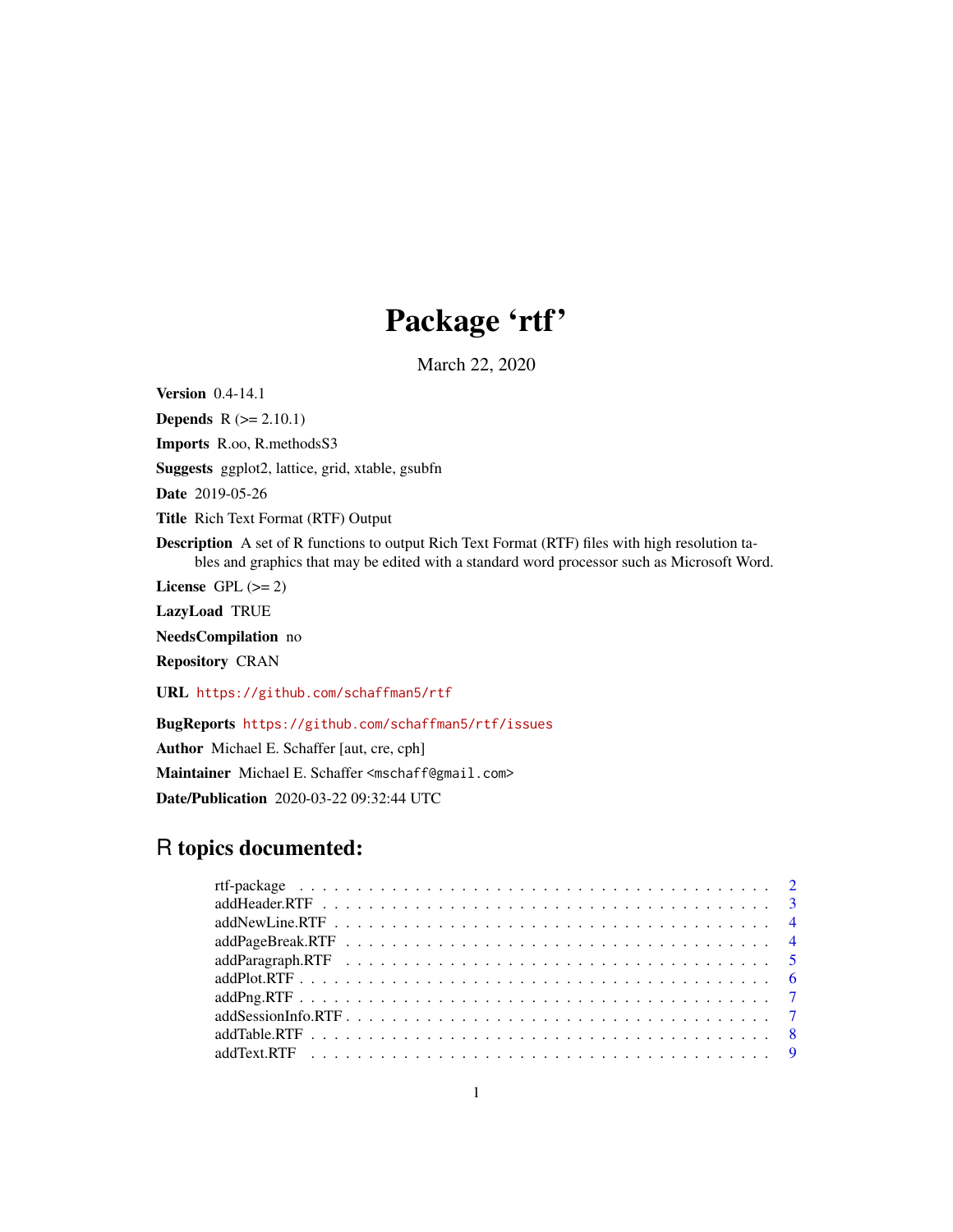## <span id="page-1-0"></span>2 rtf-package

| Index |  |
|-------|--|

rtf-package *Package rtf*

#### **Description**

A set of R functions to output Rich Text Format (RTF) files with high resolution tables and graphics that may be edited with a standard word processor such as Microsoft Word. This is useful for compiling R results into a document for further editing or to be merged with another document.

While Sweave and odfWeave provide nicely formatted outputs, the syntax can be difficult for beginners to master. Moreover, Sweave compilation to a PDF is not editable. Other packages such as SWord and R2wd provide similar functionality but require the user to be running a Microsoft Windows OS.

This package is written in pure R and does not require leaving the R environment to write files. R data frames and table objects are converted to nicely formatted RTF tables. One important limitation of the RTF specification is that vector graphics output is limited to Windows Meta File (WMF) and Enhanced Meta File (EMF) formats. Because these formats are not supported across platforms, this package currently only supports RTF embedding of PNG plots and images. To ensure high quality reports, the resolution may be specified when writing the RTF output.

#### Requirements

This package depends on the R.oo package.

#### Usage

For usage details [RTF](#page-13-1).

#### Author(s)

Michael E. Schaffer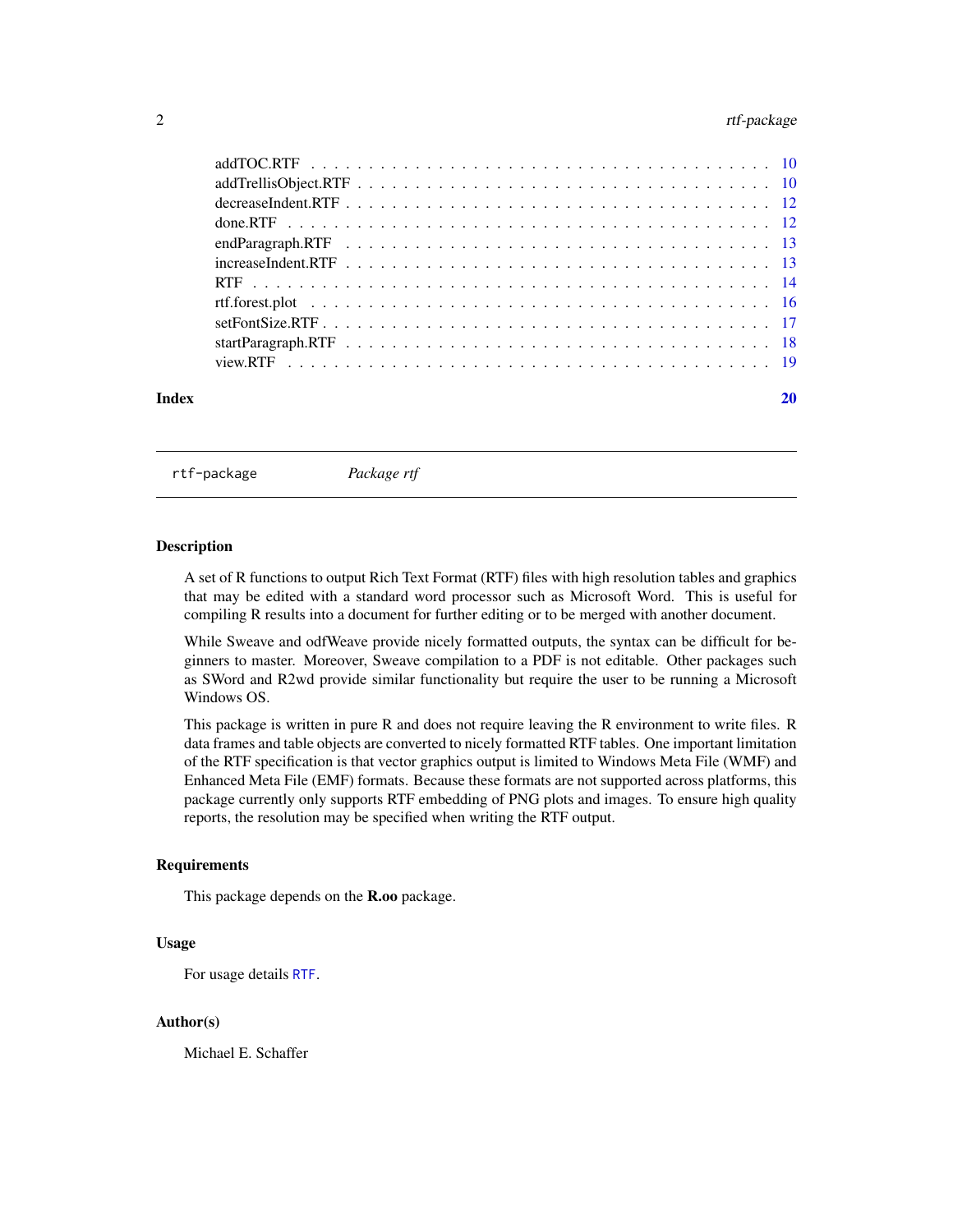## <span id="page-2-0"></span>addHeader.RTF 3

## References

[1] [http://en.wikipedia.org/wiki/Rich\\_Text\\_Format](http://en.wikipedia.org/wiki/Rich_Text_Format)

[2] [http://latex2rtf.sourceforge.net/rtfspec\\_7.html#rtfspec\\_paraforprop](http://latex2rtf.sourceforge.net/rtfspec_7.html#rtfspec_paraforprop)

addHeader.RTF *Insert a header into the RTF document*

## Description

Insert a header into the RTF document.

#### Usage

```
## S3 method for class 'RTF'
addHeader(this, title, subtitle=NULL, font.size=NULL, TOC.level=NULL, ...)
```
## Arguments

| this      | An RTF object.                                        |
|-----------|-------------------------------------------------------|
| title     | Header title text.                                    |
| subtitle  | Header subtitle text. optional.                       |
| font.size | Font size in points. optional.                        |
| TOC.level | Indent level for table of contents. <b>optional</b> . |
|           | Not used.                                             |

## Author(s)

Michael E. Schaffer

## See Also

For more information see [RTF](#page-13-1).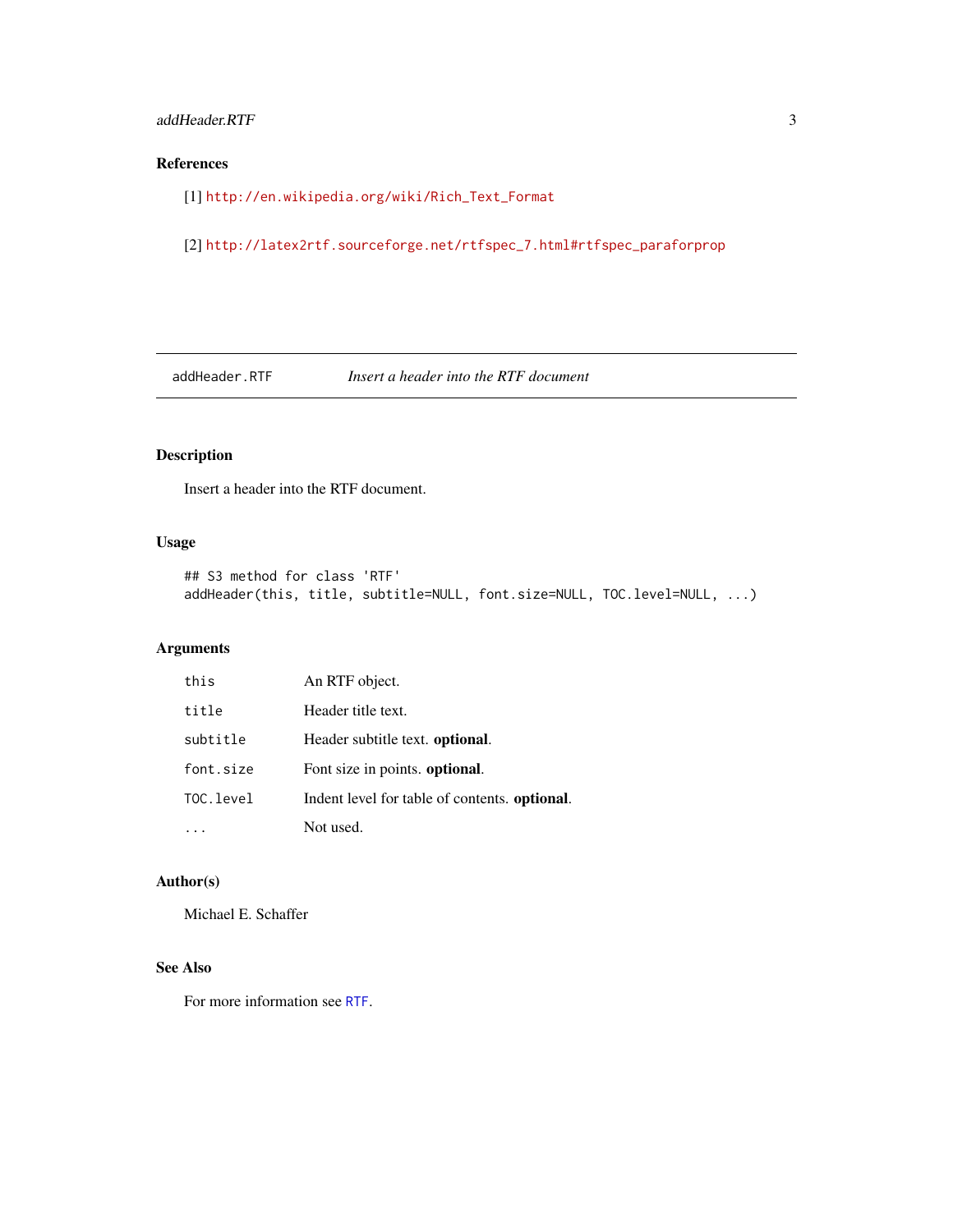<span id="page-3-0"></span>

## Description

Insert a new line into the RTF document.

## Usage

```
## S3 method for class 'RTF'
addNewLine(this, n=1, ...)
```
## Arguments

| this                    | An RTF object.                                        |
|-------------------------|-------------------------------------------------------|
| n                       | Number of lines to add. Default is 1. <b>optional</b> |
| $\cdot$ $\cdot$ $\cdot$ | Not used.                                             |

## Author(s)

Michael E. Schaffer

## See Also

For more information see [RTF](#page-13-1).

| addPageBreak.RTF | Insert a page break into the RTF document optionally specifying new |
|------------------|---------------------------------------------------------------------|
|                  | <i>page settings</i>                                                |

## Description

Insert a page break into the RTF document optionally specifying new page settings.

## Usage

```
## S3 method for class 'RTF'
addPageBreak(this, width=8.5, height=11, omi=c(1, 1, 1, 1), ...)
```

| this                    | An RTF object.                                                |
|-------------------------|---------------------------------------------------------------|
| width                   | New page width in inches. <b>optional</b> .                   |
| height                  | New page height in inches. optional.                          |
| omi                     | A vector of page margins (botton, left, top, right) optional. |
| $\cdot$ $\cdot$ $\cdot$ | Not used.                                                     |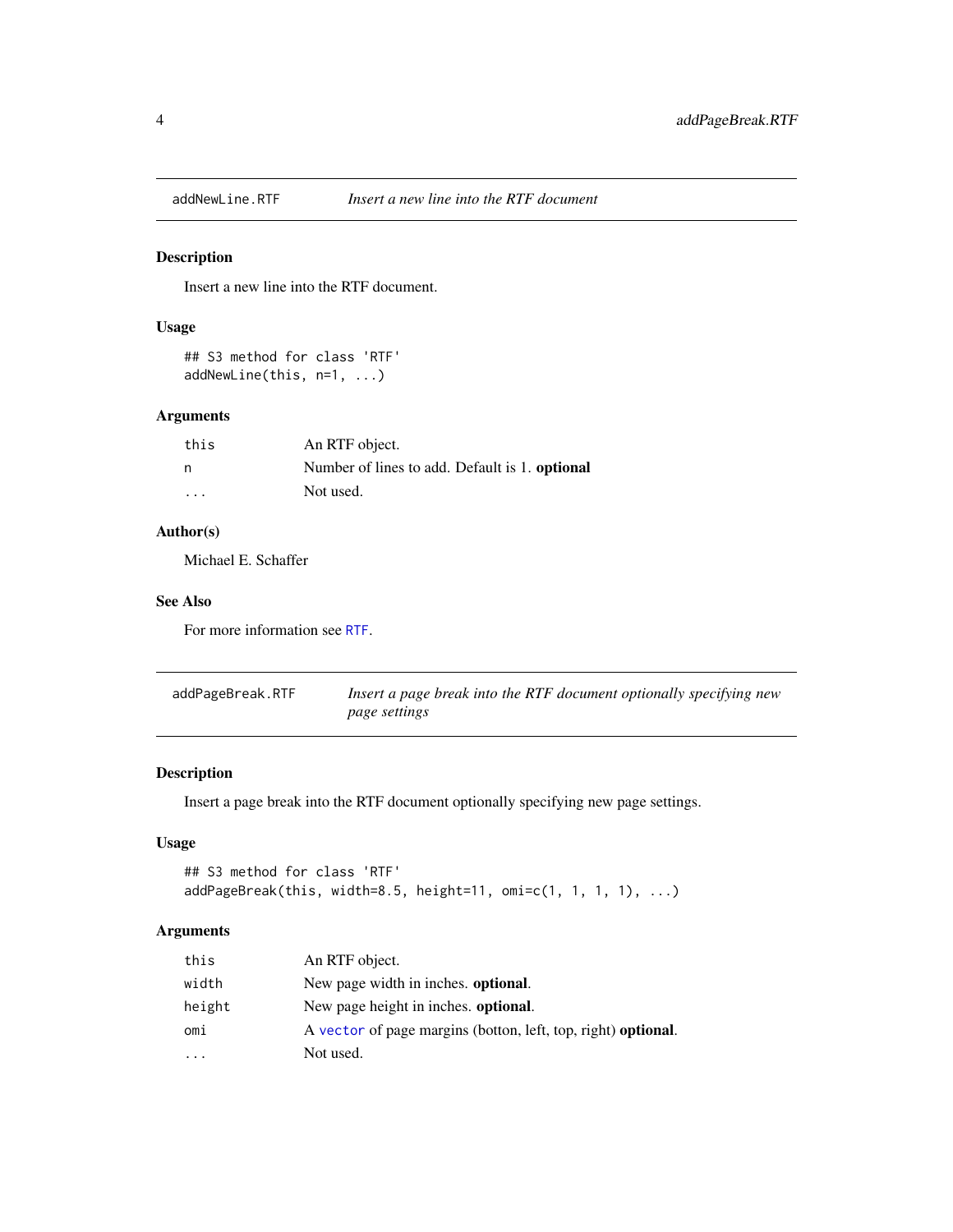## <span id="page-4-0"></span>addParagraph.RTF 5

#### Author(s)

Michael E. Schaffer

## See Also

For more information see [RTF](#page-13-1).

## Examples

```
rtf<-RTF("test_addPageBreak.doc",width=8.5,height=11,font.size=10,omi=c(1,1,1,1))
addPageBreak(rtf,width=11,height=8.5,omi=c(0.5,0.5,0.5,0.5))
done(rtf)
```
addParagraph.RTF *Insert a paragraph into the RTF document*

#### Description

Insert a paragraph into the RTF document.

#### Usage

## S3 method for class 'RTF' addParagraph(this, ...)

#### Arguments

| this    | An RTF object.                     |
|---------|------------------------------------|
| $\cdot$ | A character vector of text to add. |

#### Author(s)

Michael E. Schaffer

## See Also

For more information see [RTF](#page-13-1).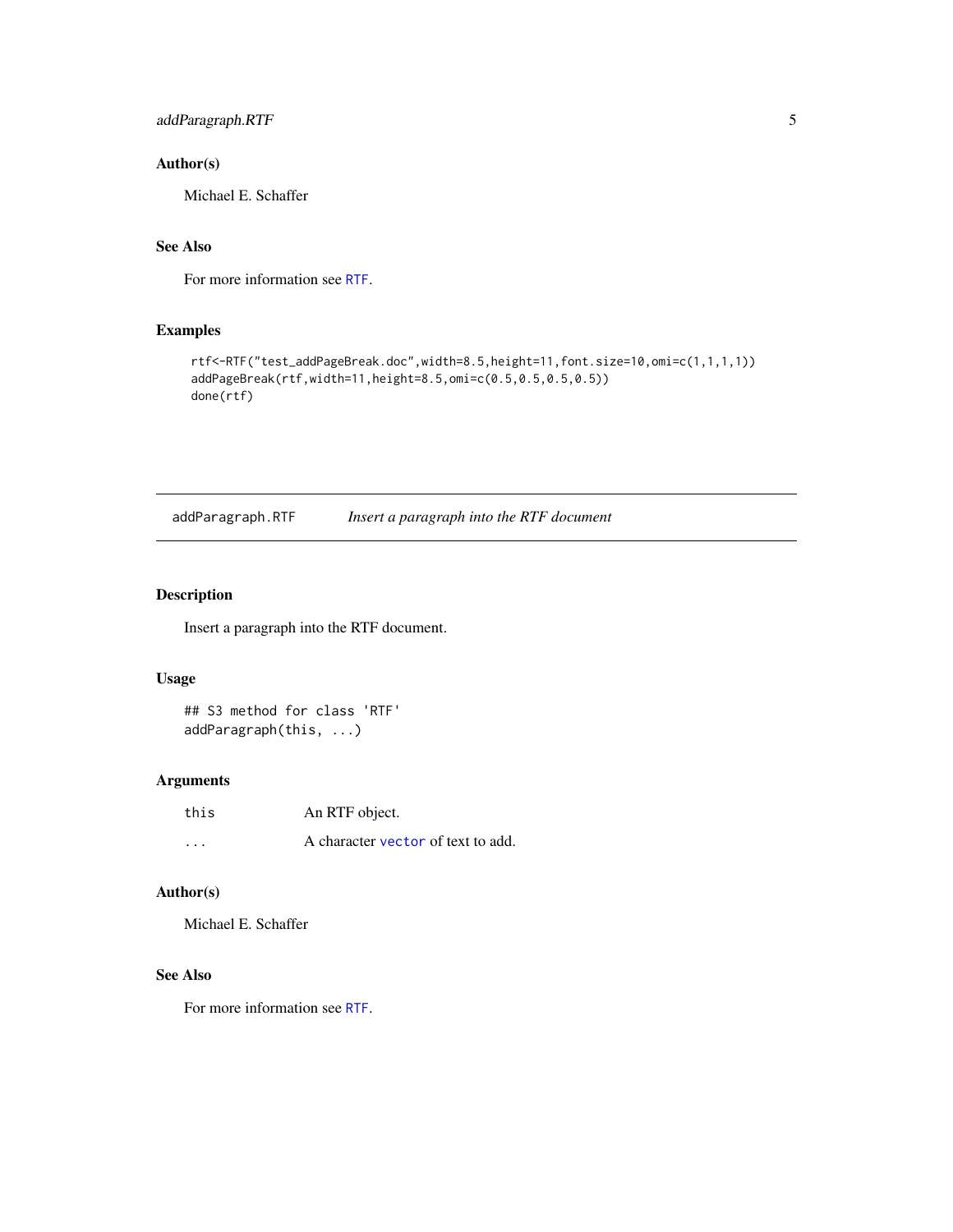<span id="page-5-0"></span>

#### Description

Insert a plot into the RTF document.

## Usage

```
## S3 method for class 'RTF'
addPlot(this, plot.fun=plot.fun, width=3, height=0.3, res=300, ...)
```
#### Arguments

| this     | An RTF object.                      |
|----------|-------------------------------------|
| plot.fun | Plot function.                      |
| width    | Plot output width in inches.        |
| height   | Plot output height in inches.       |
| res      | Output resolution in dots per inch. |
|          | Arguments for plot. fun.            |

#### Details

Plots are added to the document as PNG objects. This function will work with all base graphics methods for plotting. For more sophisticated plots, you may need to wrap your plot code into a function, and then pass a reference to that function to this method. The parameters for the plot method would then get passed in as '...' above.

To output a ggplot2 plot, simply assign the plot to a variable. Then use 'print' as the plot function and pass in the plot variable assigned above.

#### Author(s)

Michael E. Schaffer

#### See Also

For more information see [RTF](#page-13-1).

## Examples

```
rtf<-RTF("test_addPlot.doc",width=8.5,height=11,font.size=10,omi=c(1,1,1,1))
addPlot(rtf,plot.fun=plot,width=6,height=6,res=300, iris[,1],iris[,2])
done(rtf)
```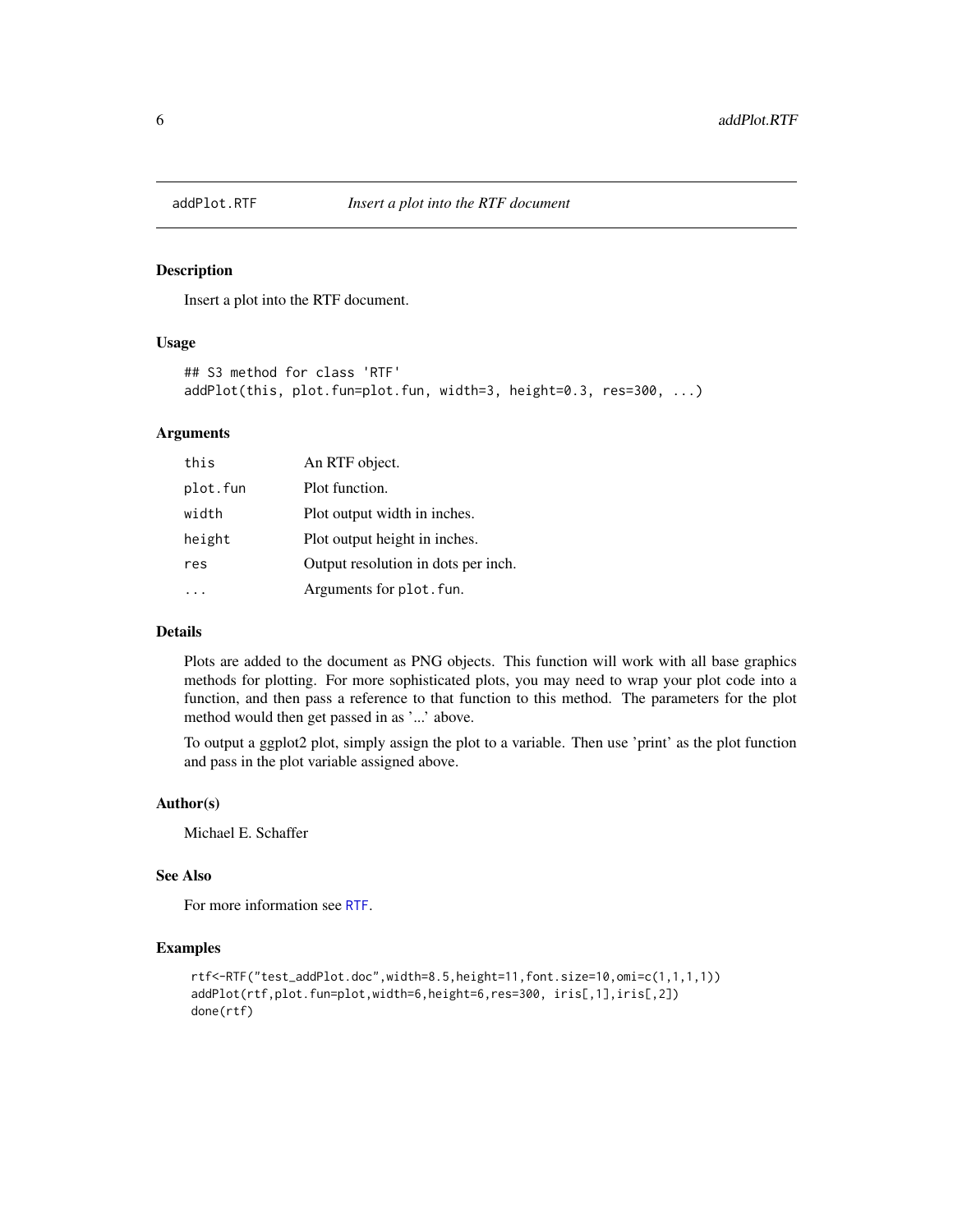<span id="page-6-0"></span>

## Description

Insert an existing PNG image into the RTF document.

#### Usage

```
## S3 method for class 'RTF'
addPng(this, file, width=3, height=0.3, ...)
```
## Arguments

| this   | An RTF object.                |
|--------|-------------------------------|
| file   | Image file path.              |
| width  | Plot output width in inches.  |
| height | Plot output height in inches. |
|        | Not used.                     |

## Details

Add existing PNG file to RTF document.

## Author(s)

Michael E. Schaffer

#### See Also

For more information see [RTF](#page-13-1).

addSessionInfo.RTF *Insert session information into the RTF document*

## Description

Insert session information into the RTF document.

#### Usage

```
## S3 method for class 'RTF'
addSessionInfo(this, locale=TRUE, ...)
```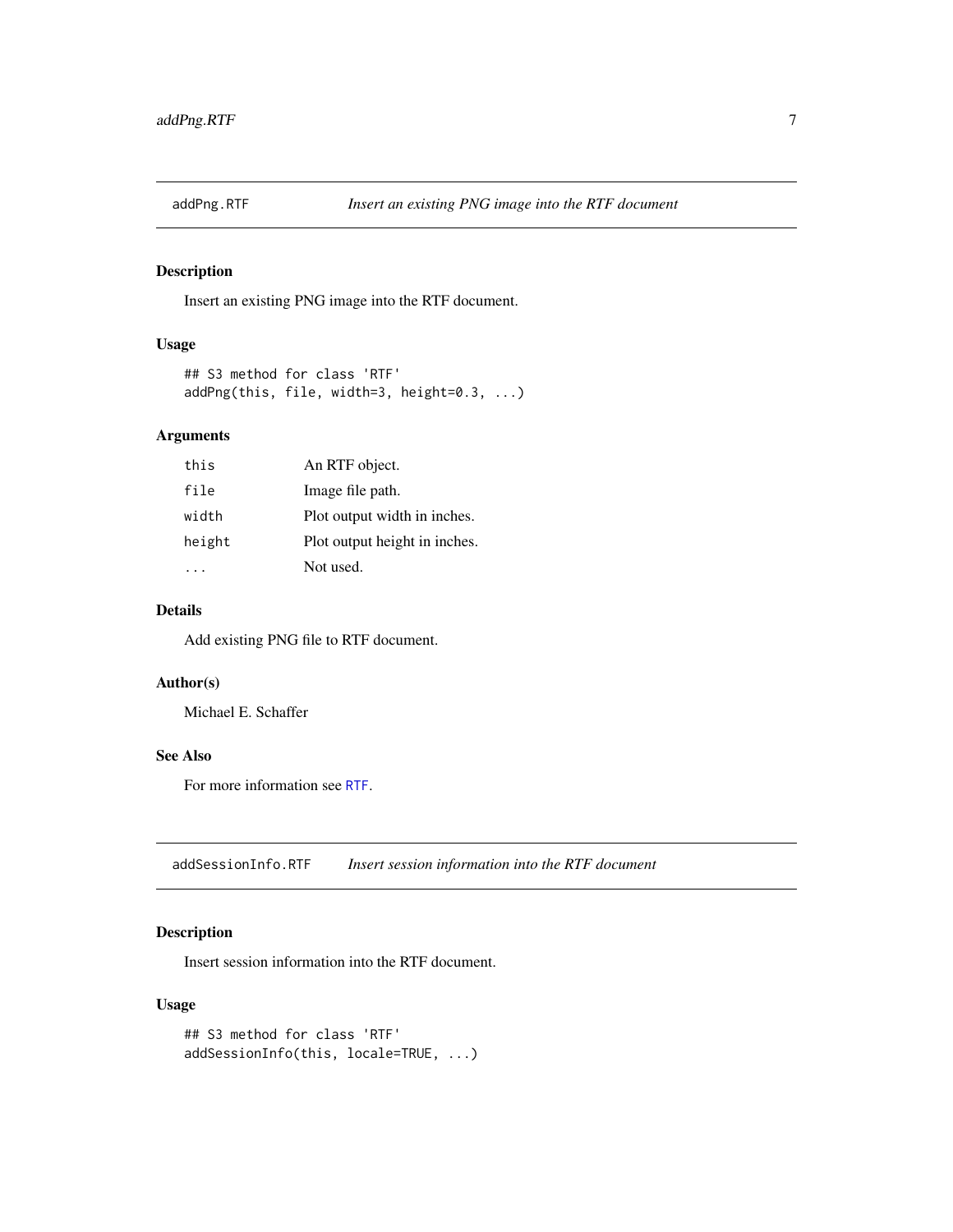#### <span id="page-7-0"></span>Arguments

| this                 | An RTF object.     |
|----------------------|--------------------|
| locale               | Output the locale. |
| $\sim$ $\sim$ $\sim$ | Not used.          |

## Details

Exports session information to the RTF document in a similar

## Author(s)

Michael E. Schaffer

## See Also

For more information see [RTF](#page-13-1)., [sessionInfo](#page-0-0).

## Examples

```
rtf<-RTF("test_addSessionInfo.doc",width=8.5,height=11,font.size=10,omi=c(1,1,1,1))
addSessionInfo(rtf)
done(rtf)
```
addTable.RTF *Insert a table into the RTF document*

## Description

Insert a table into the RTF document.

## Usage

```
## S3 method for class 'RTF'
addTable(this, dat, col.widths=NULL, col.justify=NULL, header.col.justify=NULL,
 font.size=NULL, row.names=FALSE, NA.string="-", space.before=NULL, space.after=NULL,
  ...)
```

| this        | An RTF object.                                                                                                                                    |
|-------------|---------------------------------------------------------------------------------------------------------------------------------------------------|
| dat         | A matrix, data frame, or table.                                                                                                                   |
| col.widths  | A vector of column widths in inches. optional.                                                                                                    |
| col.justify | A single value or vector of column justifications $(L', R', C', or'J')$ for Left,<br>Right, Center, and Justify, respectively). <b>optional</b> . |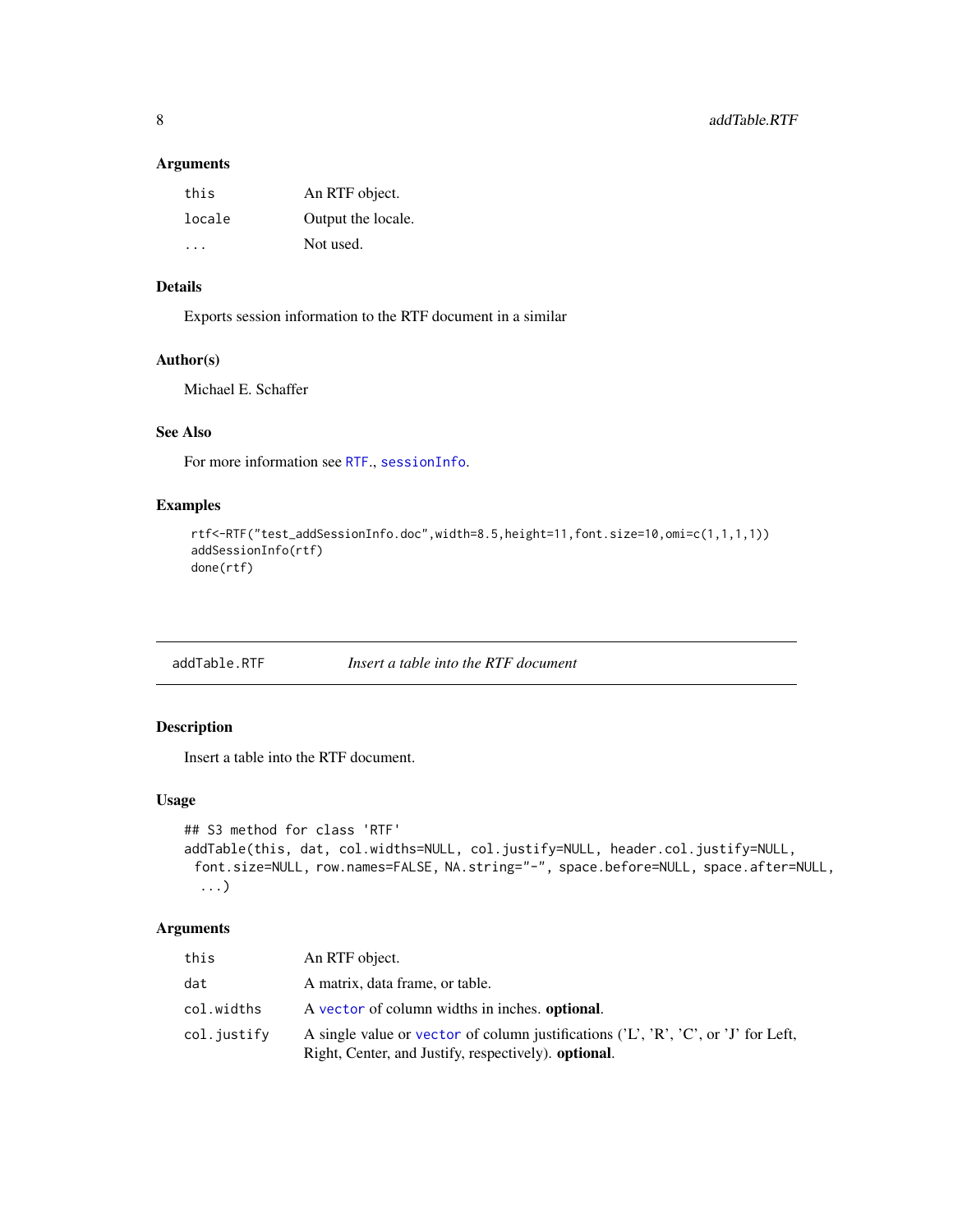#### <span id="page-8-0"></span>addText.RTF 9

| header.col.justify |                                                                                                                                                         |
|--------------------|---------------------------------------------------------------------------------------------------------------------------------------------------------|
|                    | A single value or vector of table header column justifications $(L', R', C', or)$<br>'J' for Left, Right, Center, and Justify, respectively). optional. |
| font.size          | Font size in points. optional.                                                                                                                          |
| row.names          | Boolean argument to include row names in tables. <b>optional</b> .                                                                                      |
| NA.string          | A character string to replace NA values in the table.                                                                                                   |
| space.before       | Space before each row (in inches), <b>optional</b> .                                                                                                    |
| space.after        | Space after each row (in inches). optional.                                                                                                             |
| $\cdots$           | Not used.                                                                                                                                               |

## Author(s)

Michael E. Schaffer

#### See Also

For more information see [RTF](#page-13-1).

#### Examples

```
rtf<-RTF("test_addTable.doc",width=8.5,height=11,font.size=10,omi=c(1,1,1,1))
addTable(rtf,as.data.frame(head(iris)),font.size=10,row.names=FALSE,NA.string="-",
         col.widths=rep(1,5))
```

```
tab<-table(iris$Species,floor(iris$Sepal.Length))
names(dimnames(tab))<-c("Species","Sepal Length")
addTable(rtf,tab,font.size=10,row.names=TRUE,NA.string="-",col.widths=c(1,rep(0.5,4)))
```
done(rtf)

addText.RTF *Insert text into the RTF document*

#### Description

Insert text into the RTF document.

#### Usage

## S3 method for class 'RTF' addText(this, ..., bold=FALSE, italic=FALSE)

| this     | An RTF object.                                  |
|----------|-------------------------------------------------|
| bold     | Bold text. <b>optional</b> .                    |
| italic   | Italic text. optional.                          |
| $\cdots$ | Any number of character strings to concatenate. |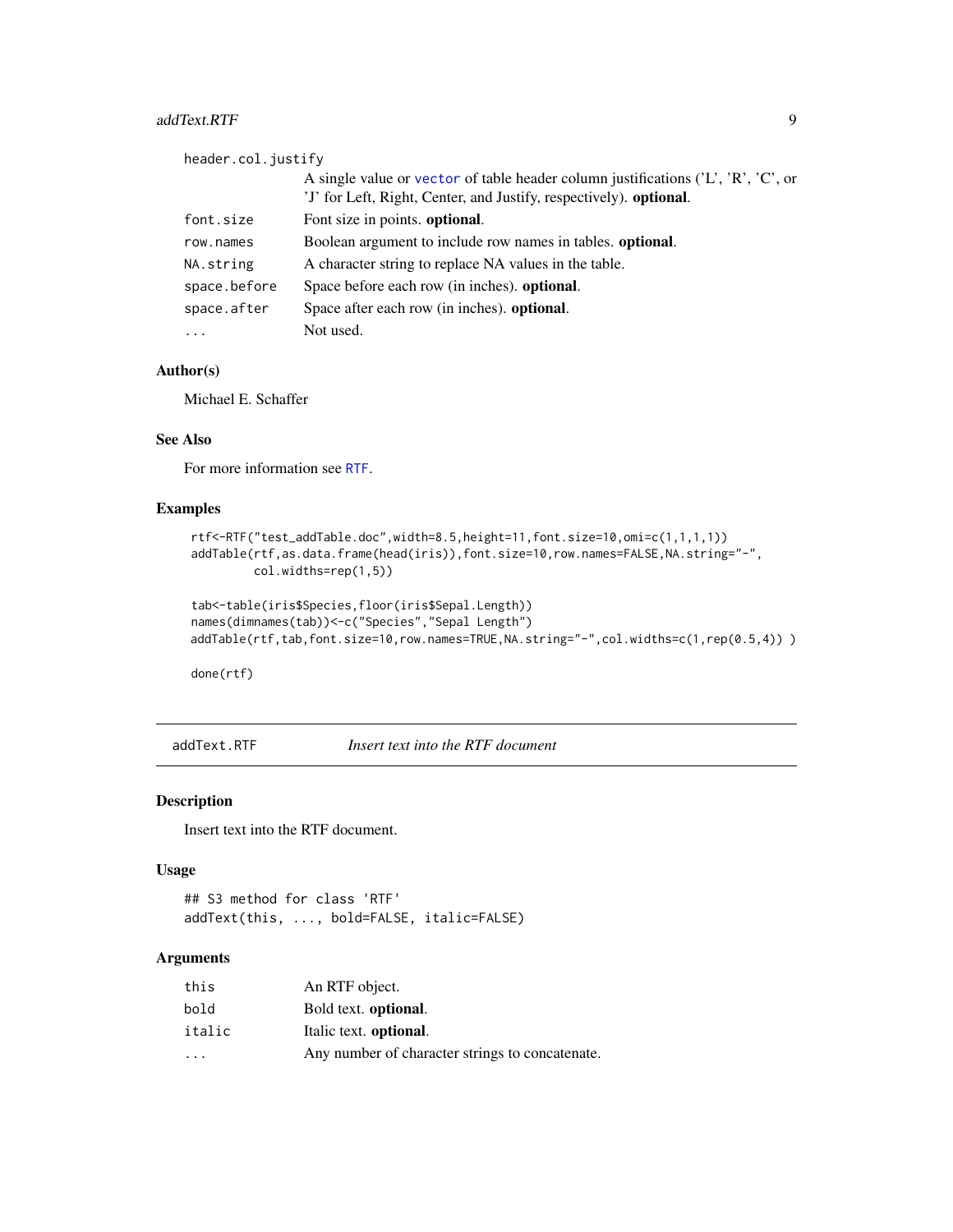#### <span id="page-9-0"></span>Author(s)

Michael E. Schaffer

## See Also

For more information see [RTF](#page-13-1).

## addTOC.RTF *Insert table of contents field*

## Description

Insert table of contents field.

#### Usage

## S3 method for class 'RTF' addTOC(this, ...)

## Arguments

| this | An RTF object. |
|------|----------------|
| .    | Not used.      |

## Author(s)

Michael E. Schaffer

## See Also

For more information see [RTF](#page-13-1).

addTrellisObject.RTF *Insert a trellis plot object into the RTF document*

## Description

Insert a trellis plot object into the RTF document.

#### Usage

```
## S3 method for class 'RTF'
addTrellisObject(this, trellis.object, width=3, height=0.3, res=300, rotate=NULL, ...)
```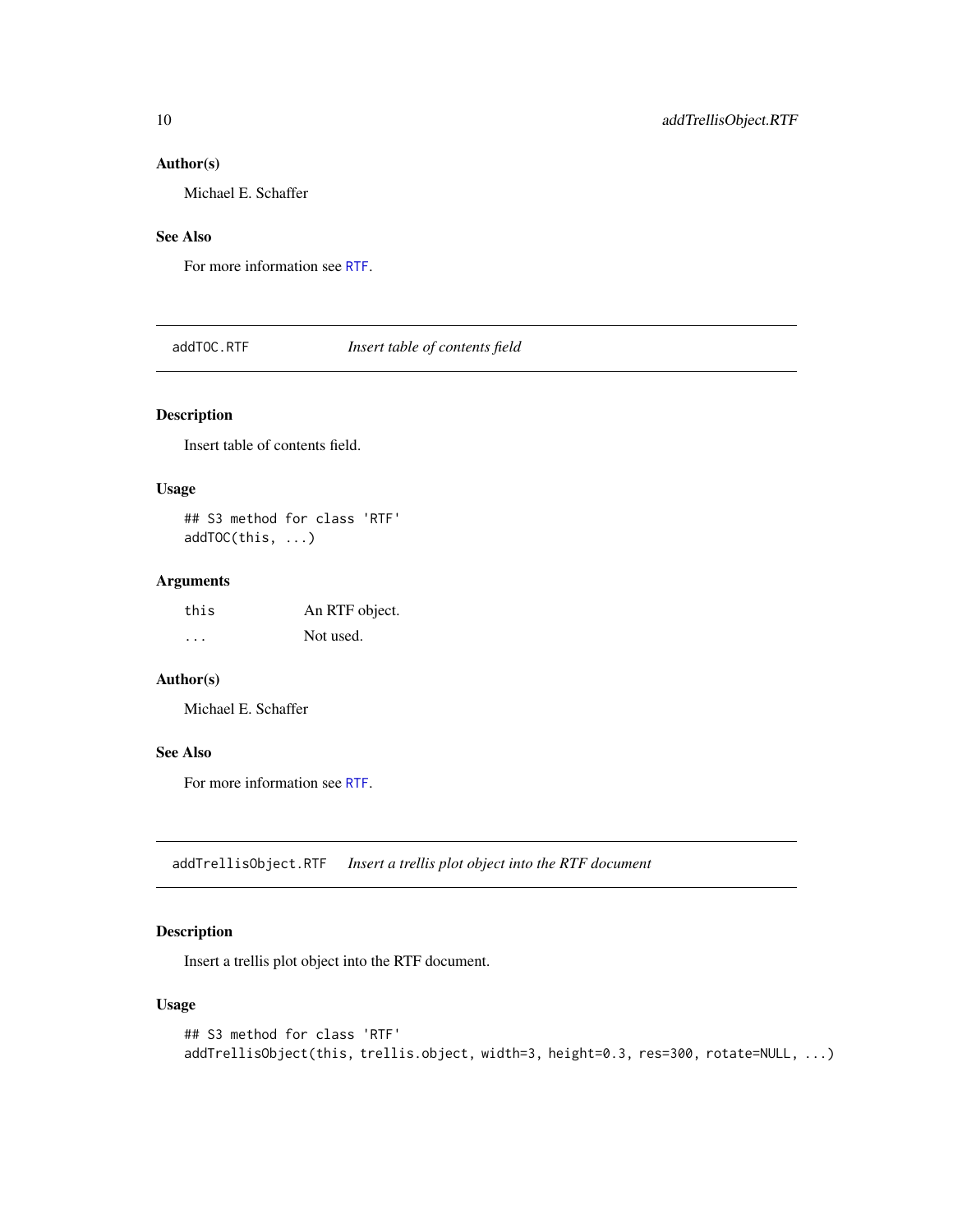#### **Arguments**

| this   | An RTF object.                            |
|--------|-------------------------------------------|
|        | trell is object The trell is plot object. |
| width  | Plot output width in inches.              |
| height | Plot output height in inches.             |
| res    | Output resolution in dots per inch.       |
| rotate | Object rotation in degrees. optional.     |
|        | Not used.                                 |

#### Details

Plots are added to the document as PNG objects. Multi-page trellis objects are automatically split across multiple pages in the RTF output file. To rotate the object to landscape orientation within the RTF output, use rotate=90. When using rotation, width and height still refer to the unrotated plot dimensions and not the rotated output dimensions on the RTF page. An alternative to rotating the plot is to rotate the entire page using a call to addPageBreak with suitable page width and height dimensions.

## Author(s)

Michael E. Schaffer

## See Also

For more information see [RTF](#page-13-1).

#### Examples

```
## Not run:
rtf<-RTF("test_addTrellisObject.doc",width=8.5,height=11,font.size=10,omi=c(1,1,1,1))
if(require(lattice) & require(grid)) {
 # multipage trellis object
 p2 \le -xyplot(uptake \sim conc | Plant, CO2, layout = c(2,2))
 addTrellisObject(rtf,trellis.object=p2,width=8,height=4,res=300, rotate=90)
}
done(rtf)
```
## End(Not run)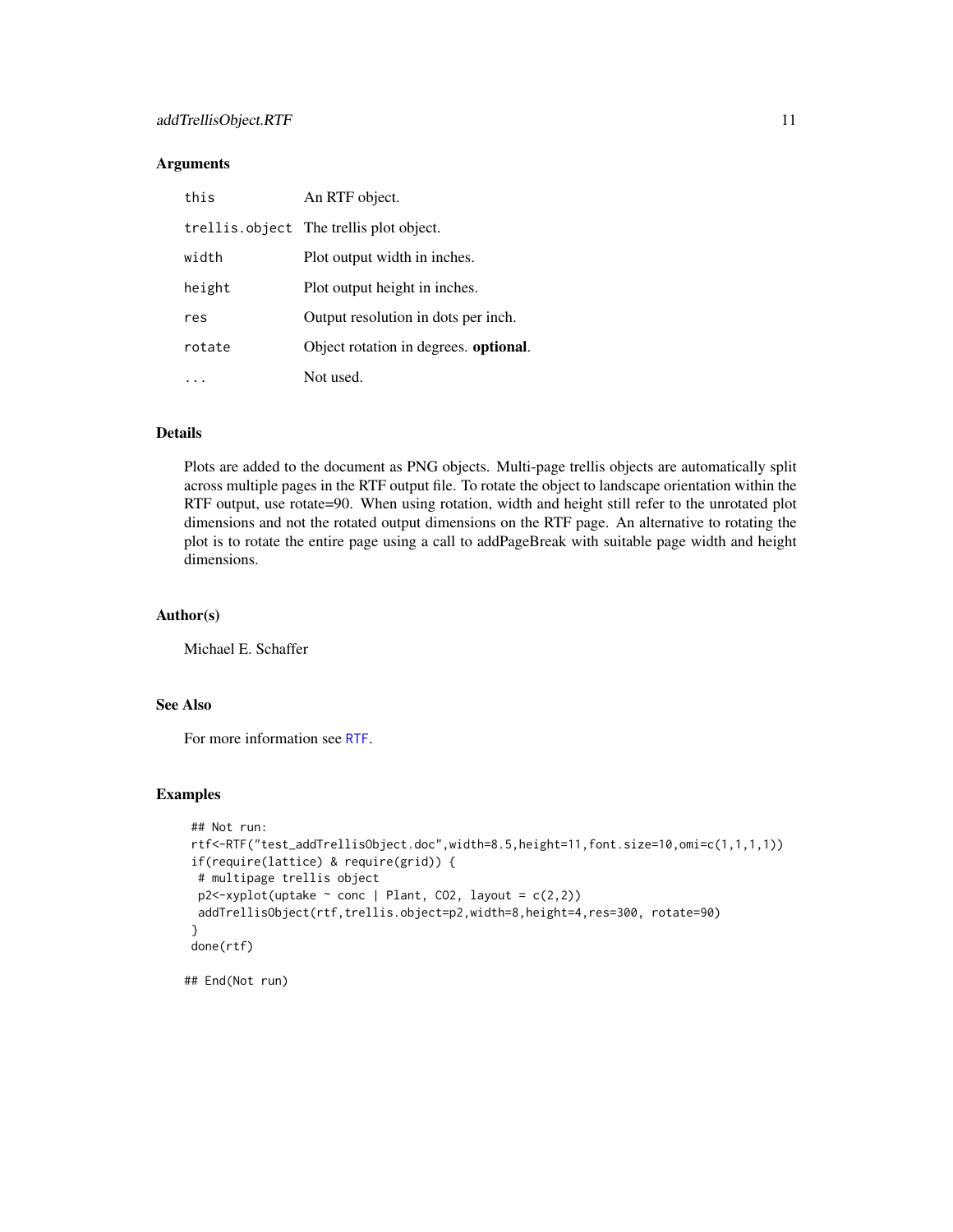<span id="page-11-0"></span>decreaseIndent.RTF *Decrease RTF document indent*

## Description

Decrease RTF document indent.

## Usage

## S3 method for class 'RTF' decreaseIndent(this, ...)

## Arguments

| this | An RTF object. |
|------|----------------|
| .    | Not used.      |

## Author(s)

Michael E. Schaffer

#### See Also

For more information see [RTF](#page-13-1).

done.RTF *Write and close the RTF output*

## Description

Write and close the RTF output.

#### Usage

## S3 method for class 'RTF' done(this, ...)

## Arguments

| this | An RTF object. |
|------|----------------|
| .    | Not used.      |

## Author(s)

Michael E. Schaffer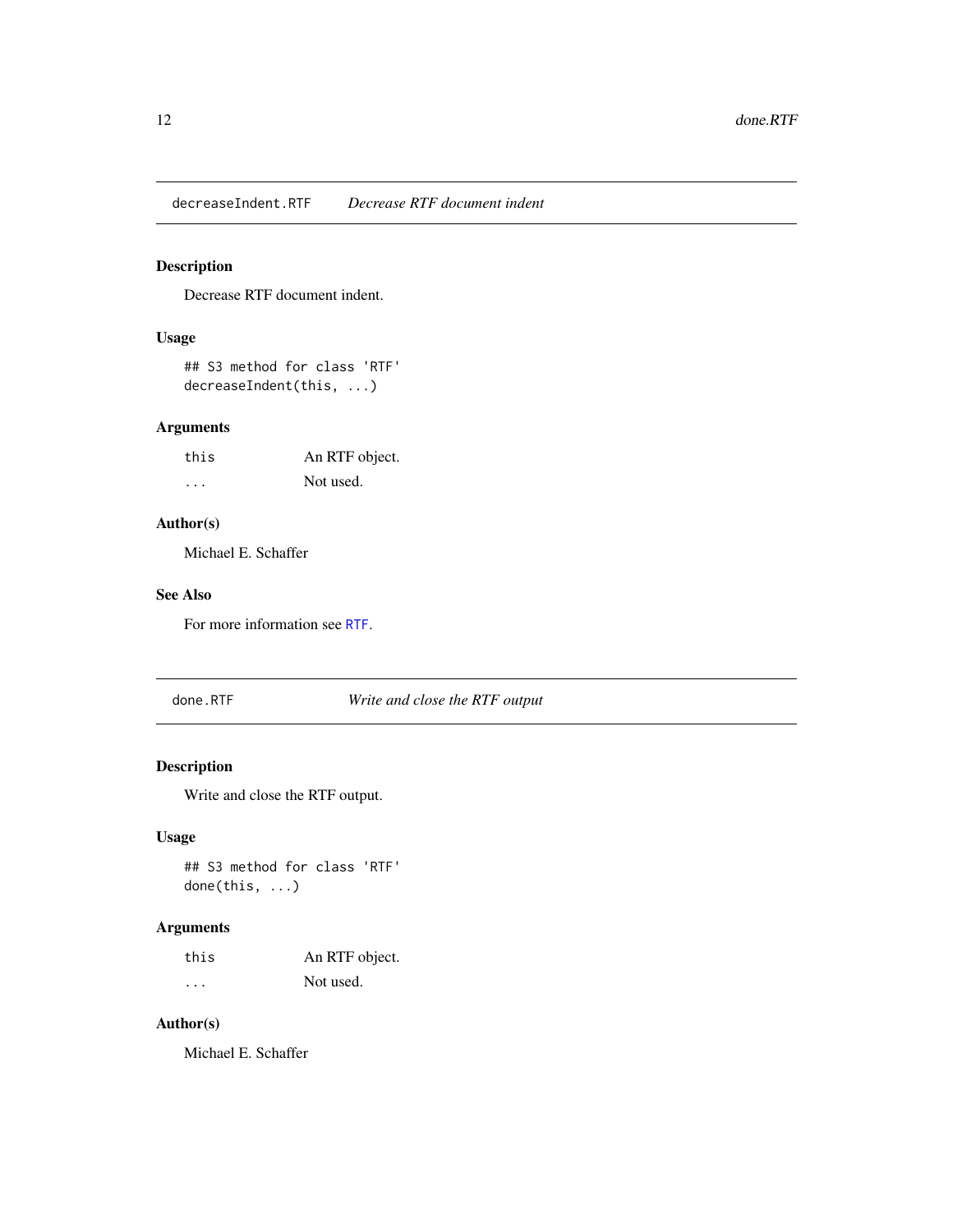## <span id="page-12-0"></span>endParagraph.RTF 13

## See Also

For more information see [RTF](#page-13-1).

endParagraph.RTF *End a paragraph in the RTF document*

## Description

End a paragraph in the RTF document.

#### Usage

## S3 method for class 'RTF' endParagraph(this, ...)

## Arguments

| this | An RTF object. |
|------|----------------|
| .    | Not used.      |

#### Author(s)

Michael E. Schaffer

## See Also

For more information see [RTF](#page-13-1).

increaseIndent.RTF *Increase RTF document indent*

#### Description

Increase RTF document indent.

#### Usage

## S3 method for class 'RTF' increaseIndent(this, ...)

| this | An RTF object. |
|------|----------------|
| .    | Not used.      |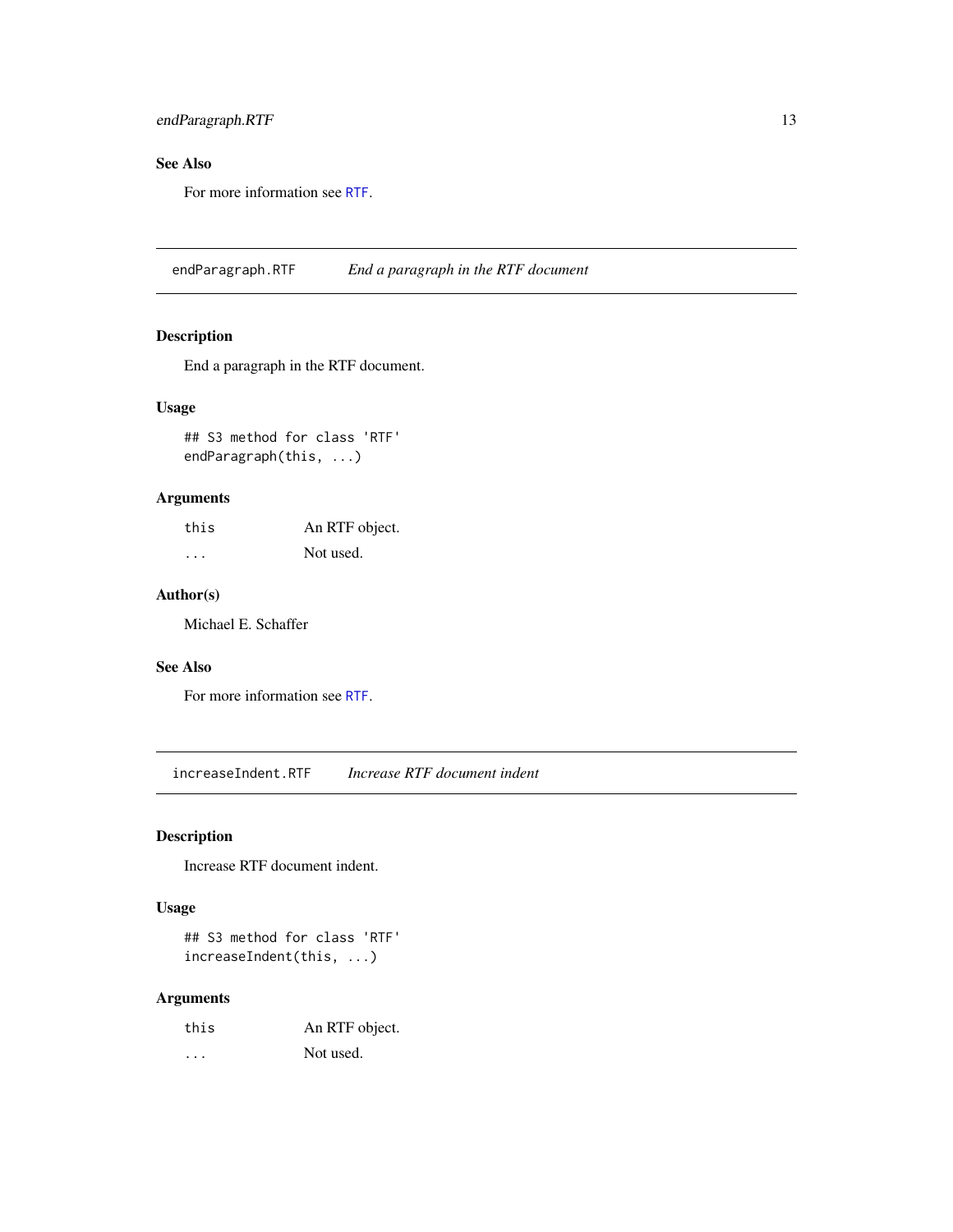## <span id="page-13-0"></span>Author(s)

Michael E. Schaffer

#### See Also

For more information see [RTF](#page-13-1).

<span id="page-13-1"></span>RTF *The RTF class*

## Description

This is the class representing an RTF file output.

Package: rtf Class RTF

[Object](#page-0-0)  $~\sim$  | ~~+--RTF

Directly known subclasses:

public static class RTF extends [Object](#page-0-0)

## Usage

```
RTF(file="", width=8.5, height=11, omi=c(1, 1, 1, 1), font.size=10)
```

| file      | The path of the output file.                                                  |
|-----------|-------------------------------------------------------------------------------|
| width     | The width of the output page.                                                 |
| height    | The width of the output page.                                                 |
| omi       | A vector representing the outer margins in inches (bottom, left, top, right). |
| font.size | Default font size for the document in points.                                 |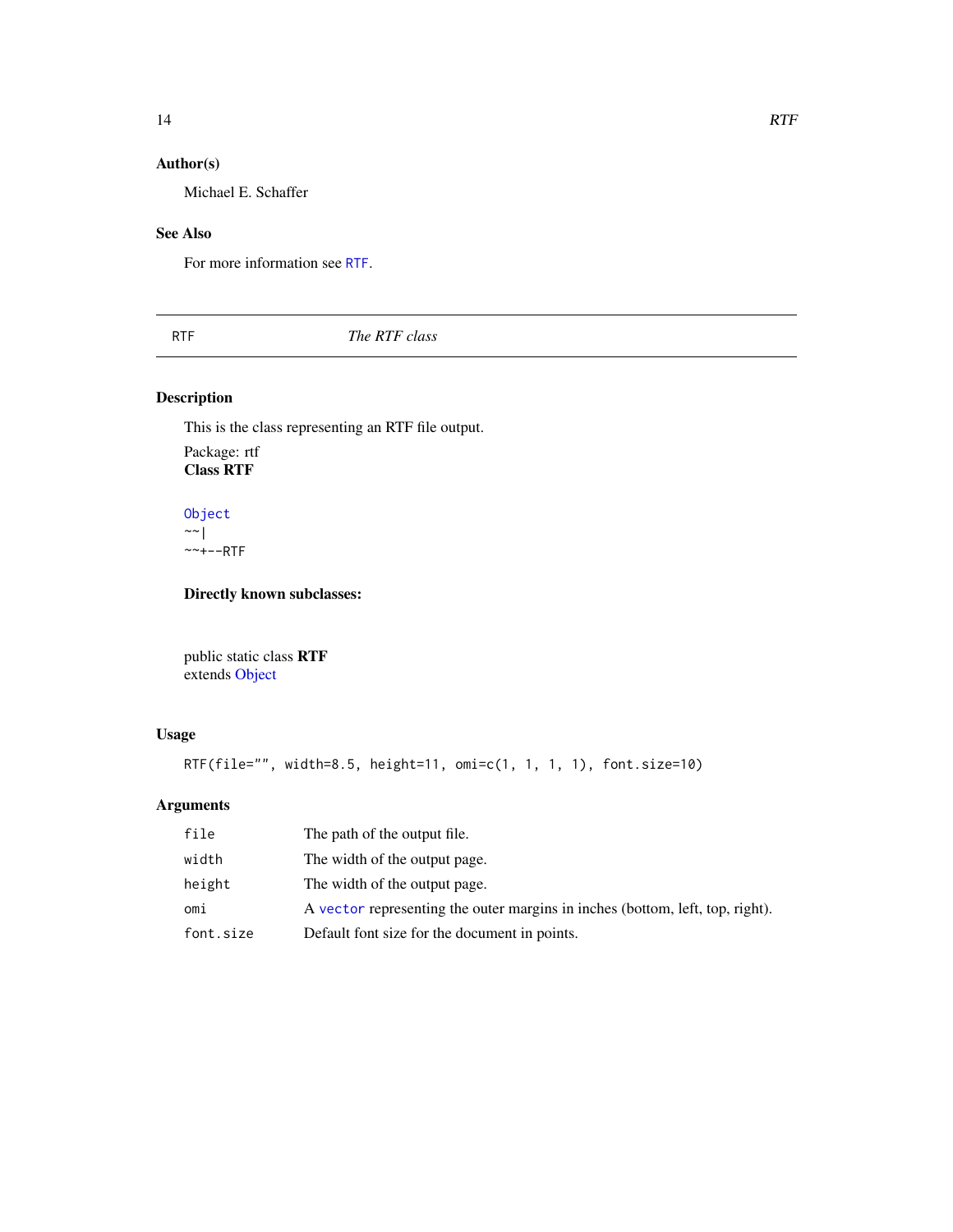## Fields and Methods

#### Methods:

| addHeader        | Insert a header into the RTF document.                                             |
|------------------|------------------------------------------------------------------------------------|
| addNewLine       | Insert a new line into the RTF document.                                           |
| addPageBreak     | Insert a page break into the RTF document optionally specifying new page settings. |
| addParagraph     | Insert a paragraph into the RTF document.                                          |
| addPlot          | Insert a plot into the RTF document.                                               |
| addPng           | Insert an existing PNG image into the RTF document.                                |
| addSessionInfo   | Insert session information into the RTF document.                                  |
| addTOC           | Insert table of contents field.                                                    |
| addTable         | Insert a table into the RTF document.                                              |
| addText          | Insert text into the RTF document.                                                 |
| addTrellisObject | Insert a trellis plot object into the RTF document.                                |
| decreaseIndent   | Decrease RTF document indent.                                                      |
| done             | Write and close the RTF output.                                                    |
| endParagraph     | End a paragraph in the RTF document.                                               |
| increaseIndent   | Increase RTF document indent.                                                      |
| setFontSize      | Set RTF document font size.                                                        |
| startParagraph   | Start a new paragraph in the RTF document.                                         |
| view             | View encoded RTF.                                                                  |

#### Methods inherited from Object:

\$, \$<-, [[, [[<-, as.character, attach, attachLocally, clearCache, clearLookupCache, clone, detach, equals, extend, finalize, getEnvironment, getFieldModifier, getFieldModifiers, getFields, getInstantiationTime, getStaticInstance, hasField, hashCode, ll, load, names, objectSize, print, save

## Author(s)

Michael E. Schaffer

## See Also

For more information see [RTF](#page-13-1).

## Examples

```
## Not run:
output<-"test_RTF-class.doc"
png.res<-300
rtf<-RTF(output,width=8.5,height=11,font.size=10,omi=c(1,1,1,1))
addHeader(rtf,title="Test",subtitle="2011-08-15\n")
addPlot(rtf,plot.fun=plot,width=6,height=6,res=300, iris[,1],iris[,2])
# Try trellis plots
```
<span id="page-14-0"></span> $RTF$  and the set of the set of the set of the set of the set of the set of the set of the set of the set of the set of the set of the set of the set of the set of the set of the set of the set of the set of the set of the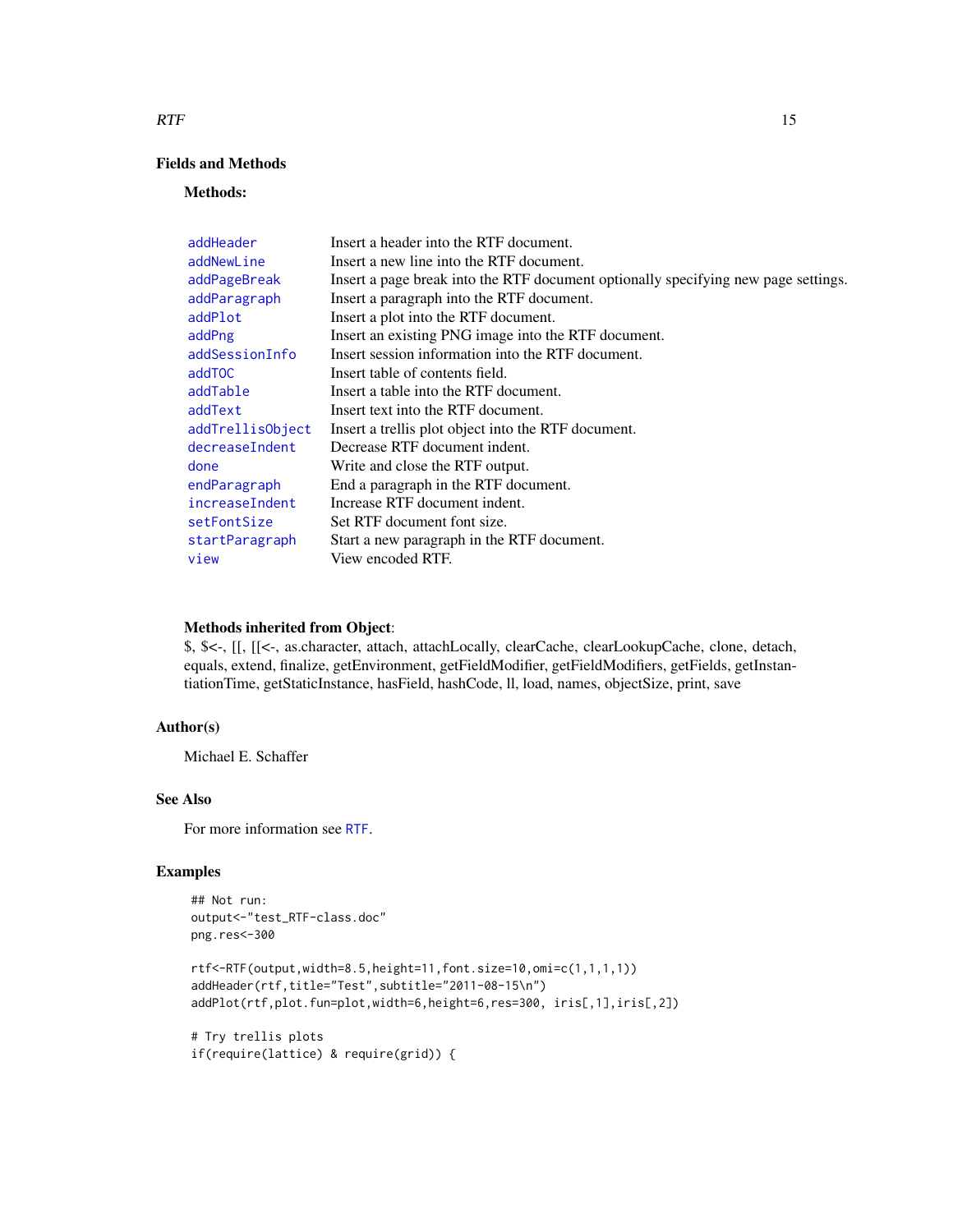```
# single page trellis objects
 addPageBreak(rtf, width=11,height=8.5,omi=c(0.5,0.5,0.5,0.5))
 p <- histogram( ~ height | voice.part, data = singer, xlab="Height")
 addTrellisObject(rtf,trellis.object=p,width=10,height=7.5,res=png.res)
 p <- densityplot( ~ height | voice.part, data = singer, xlab = "Height")
 addTrellisObject(rtf,trellis.object=p,width=10,height=7.5,res=png.res)
 # multipage trellis object
 p2 <-xyplot(uptake \sim conc | Plant, CO2, layout = c(2,2))
 addTrellisObject(rtf,trellis.object=p2,width=6,height=6,res=png.res)
 }
 addPageBreak(rtf, width=6,height=10,omi=c(0.5,0.5,0.5,0.5))
 addTable(rtf,as.data.frame(head(iris)),font.size=10,row.names=FALSE,NA.string="-")
addSessionInfo(rtf)
done(rtf)
## End(Not run)
```
rtf.forest.plot *Get an RTF encoded forest plot*

#### Description

Get an RTF encoded forest plot.

#### Usage

```
rtf.forest.plot(x=1.25, min=0.5, max=2, xlim=c(0.1, 12), width=3, height=0.3, cex=1,
  lwd=0.75, res=300)
```

| $\times$ | x (e.g. hazard ratio).                                                                                                 |
|----------|------------------------------------------------------------------------------------------------------------------------|
| min      | Minimum whisker (e.g. lower bound of 95% hazard ratio CI).                                                             |
| max      | Maximum whisker (e.g. upper bound of 95% hazard ratio CI).                                                             |
| xlim     | A vector specifying the x limits.                                                                                      |
| width    | Plot width in inches.                                                                                                  |
| height   | Plot height in inches.                                                                                                 |
| cex      | A numerical value giving the amount by which plotting text and symbols should<br>be magnified relative to the default. |
| lwd      | Line width.                                                                                                            |
| res      | Output resolution in dots per inch.                                                                                    |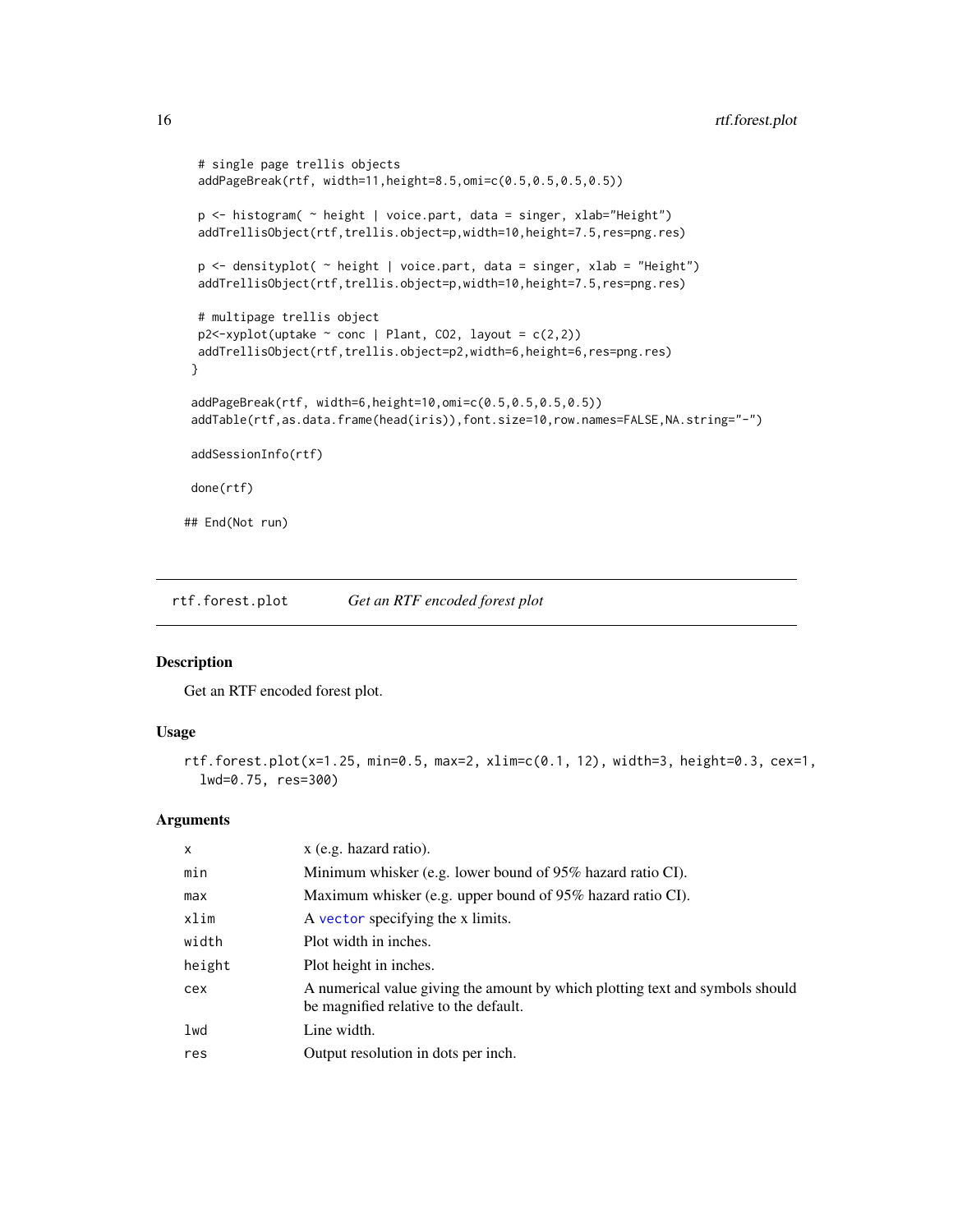## <span id="page-16-0"></span>setFontSize.RTF 17

#### Details

Create a forest plot and convert PNG to RTF code. This is useful for embedding into a data frame of hazard ratios and then writing an RTF output file. See the example below for usage.

#### Examples

```
## Not run:
tab<-data.frame(
Label=c("Test1", "Test2", "Test3"),
 HR=c(1,2,0.45),
 Lower.CI=c(0.5,1.1,0.25),
 Upper.CI=c(2,3.5,0.9),
 stringsAsFactors=FALSE,
 check.names=FALSE)
 # create forest plots by row
 forest.plot.args<-list(xlim=c(0.1,5),width=3.0,height=0.3,cex=1,lwd=0.75,res=300)
 tab$"HR Plot (log scale)"<-mapply(rtf.forest.plot,tab$HR,tab$Lower.CI,tab$Upper.CI,
MoreArgs=forest.plot.args)
 # rbind the x-scale to the table in the plot column
 xscale<-rtf.forest.plot.xscale(xlim=c(0.1,5),width=3.0,height=0.3,cex=1,
 lwd=0.75,res=300)
 tab<-data.frame(lapply(tab, as.character),
 stringsAsFactors=FALSE,
check.names=FALSE)
 tab<-rbind(tab,list("","","","",xscale))
# write the RTF output
rtf<-RTF("test_rtf.forest.plot.doc",width=8.5,height=11,font.size=10,omi=c(1,1,1,1))
 addTable(rtf,tab,col.widths=c(0.75,0.75,0.75,0.75,3))
 done(rtf)
## End(Not run)
```
setFontSize.RTF *Set RTF document font size*

#### Description

Set RTF document font size.

#### Usage

```
## S3 method for class 'RTF'
setFontSize(this, font.size, ...)
```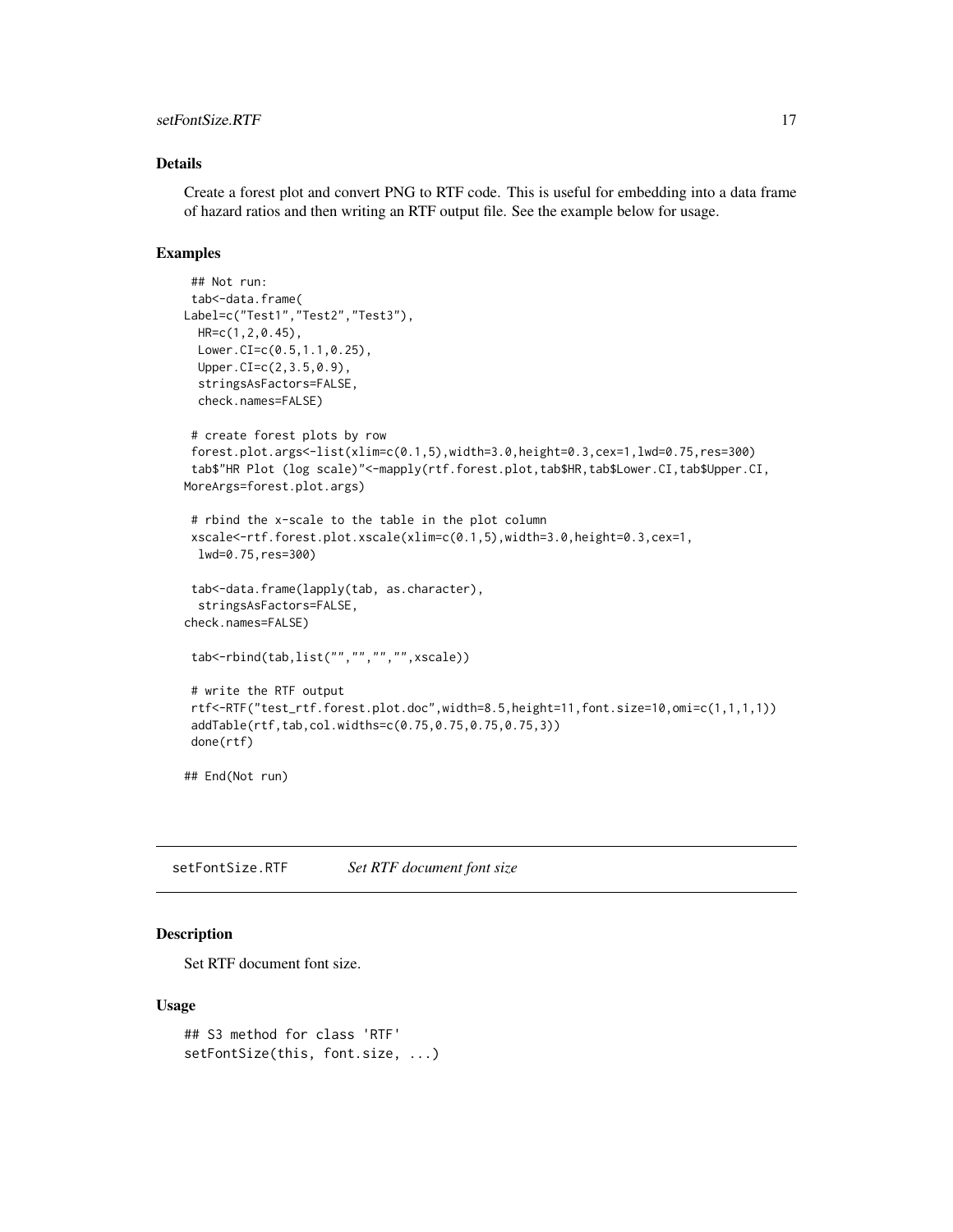## <span id="page-17-0"></span>Arguments

| this      | An RTF object.                   |
|-----------|----------------------------------|
| font.size | New default font size in points. |
| .         | Not used.                        |

## Author(s)

Michael E. Schaffer

## See Also

For more information see [RTF](#page-13-1).

startParagraph.RTF *Start a new paragraph in the RTF document*

## Description

Start a new paragraph in the RTF document.

#### Usage

## S3 method for class 'RTF' startParagraph(this, ...)

## Arguments

| this | An RTF object. |
|------|----------------|
| .    | Not used.      |

## Author(s)

Michael E. Schaffer

## See Also

For more information see [RTF](#page-13-1).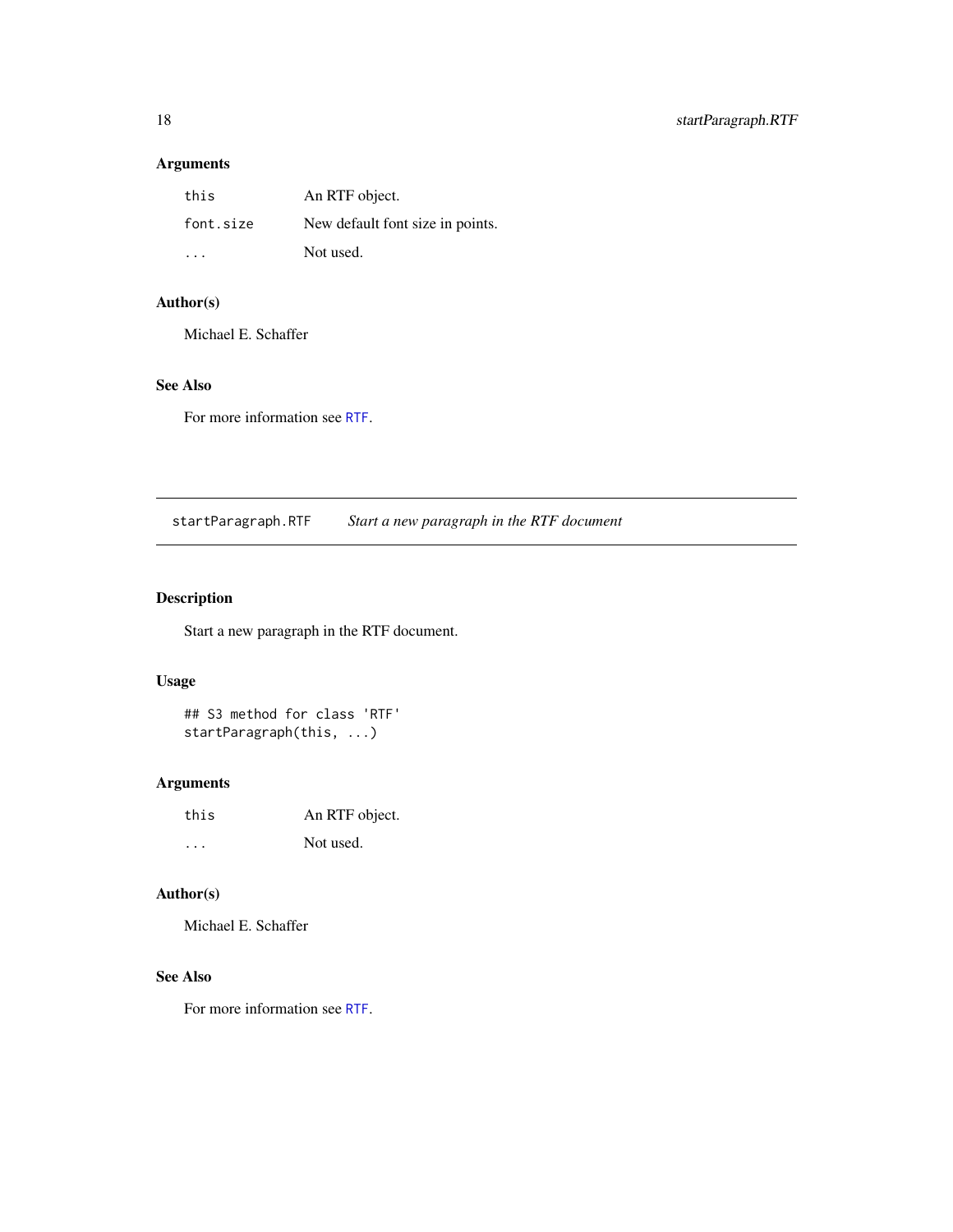<span id="page-18-0"></span>

## Description

View encoded RTF.

## Usage

## S3 method for class 'RTF' view(this, ...)

## Arguments

| this | An RTF object. |
|------|----------------|
| .    | Not used.      |

## Value

Output the content of the object as RTF code.

## Author(s)

Michael E. Schaffer

## See Also

For more information see [RTF](#page-13-1).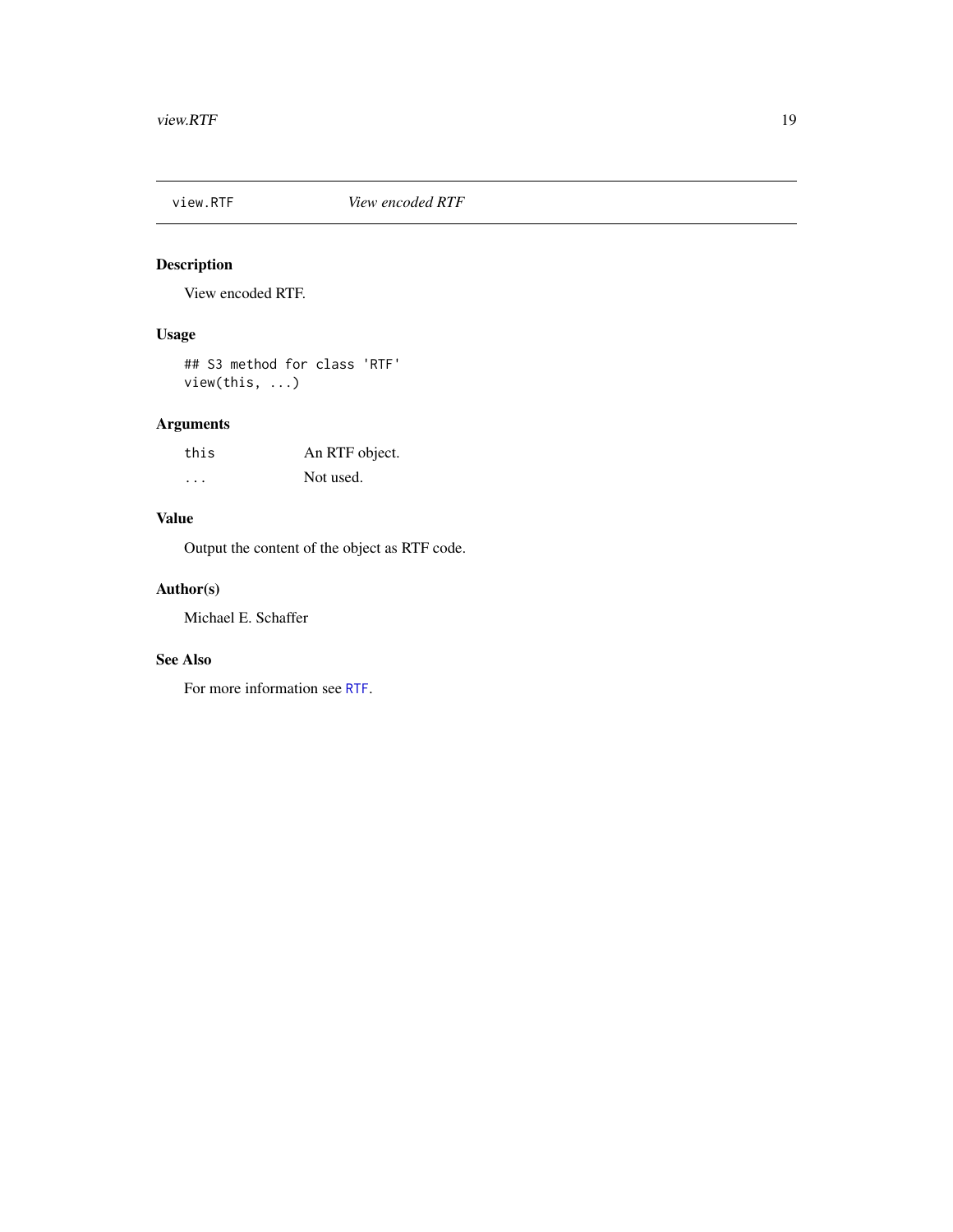# <span id="page-19-0"></span>**Index**

∗Topic classes RTF, [14](#page-13-0) ∗Topic methods addHeader.RTF, [3](#page-2-0) addNewLine.RTF, [4](#page-3-0) addPageBreak.RTF, [4](#page-3-0) addParagraph.RTF, [5](#page-4-0) addPlot.RTF, [6](#page-5-0) addPng.RTF, [7](#page-6-0) addSessionInfo.RTF, [7](#page-6-0) addTable.RTF, [8](#page-7-0) addText.RTF, [9](#page-8-0) addTOC.RTF, [10](#page-9-0) addTrellisObject.RTF, [10](#page-9-0) decreaseIndent.RTF, [12](#page-11-0) done.RTF, [12](#page-11-0) endParagraph.RTF, [13](#page-12-0) increaseIndent.RTF, [13](#page-12-0) setFontSize.RTF, [17](#page-16-0) startParagraph.RTF, [18](#page-17-0) view.RTF, [19](#page-18-0) ∗Topic package rtf-package, [2](#page-1-0) ∗Topic rtf rtf-package, [2](#page-1-0) addHeader, *[15](#page-14-0)* addHeader,RTF-method *(*addHeader.RTF*)*, [3](#page-2-0) addHeader.RTF, [3](#page-2-0) addNewLine, *[15](#page-14-0)* addNewLine,RTF-method *(*addNewLine.RTF*)*,  $\Delta$ addNewLine.RTF, [4](#page-3-0) addPageBreak, *[15](#page-14-0)* addPageBreak,RTF-method *(*addPageBreak.RTF*)*, [4](#page-3-0) addPageBreak.RTF, [4](#page-3-0) addParagraph, *[15](#page-14-0)* addParagraph,RTF-method *(*addParagraph.RTF*)*, [5](#page-4-0)

addParagraph.RTF, [5](#page-4-0) addPlot, *[15](#page-14-0)* addPlot,RTF-method *(*addPlot.RTF*)*, [6](#page-5-0) addPlot.RTF, [6](#page-5-0) addPng, *[15](#page-14-0)* addPng,RTF-method *(*addPng.RTF*)*, [7](#page-6-0) addPng.RTF, [7](#page-6-0) addSessionInfo, *[15](#page-14-0)* addSessionInfo,RTF-method *(*addSessionInfo.RTF*)*, [7](#page-6-0) addSessionInfo.RTF, [7](#page-6-0) addTable, *[15](#page-14-0)* addTable,RTF-method *(*addTable.RTF*)*, [8](#page-7-0) addTable.RTF, [8](#page-7-0) addText, *[15](#page-14-0)* addText,RTF-method *(*addText.RTF*)*, [9](#page-8-0) addText.RTF, [9](#page-8-0) addTOC, *[15](#page-14-0)* addTOC,RTF-method *(*addTOC.RTF*)*, [10](#page-9-0) addTOC.RTF, [10](#page-9-0) addTrellisObject, *[15](#page-14-0)* addTrellisObject,RTF-method *(*addTrellisObject.RTF*)*, [10](#page-9-0) addTrellisObject.RTF, [10](#page-9-0)

decreaseIndent, *[15](#page-14-0)* decreaseIndent,RTF-method *(*decreaseIndent.RTF*)*, [12](#page-11-0) decreaseIndent.RTF, [12](#page-11-0) done, *[15](#page-14-0)* done,RTF-method *(*done.RTF*)*, [12](#page-11-0) done.RTF, [12](#page-11-0)

endParagraph, *[15](#page-14-0)* endParagraph,RTF-method *(*endParagraph.RTF*)*, [13](#page-12-0) endParagraph.RTF, [13](#page-12-0)

increaseIndent, *[15](#page-14-0)*